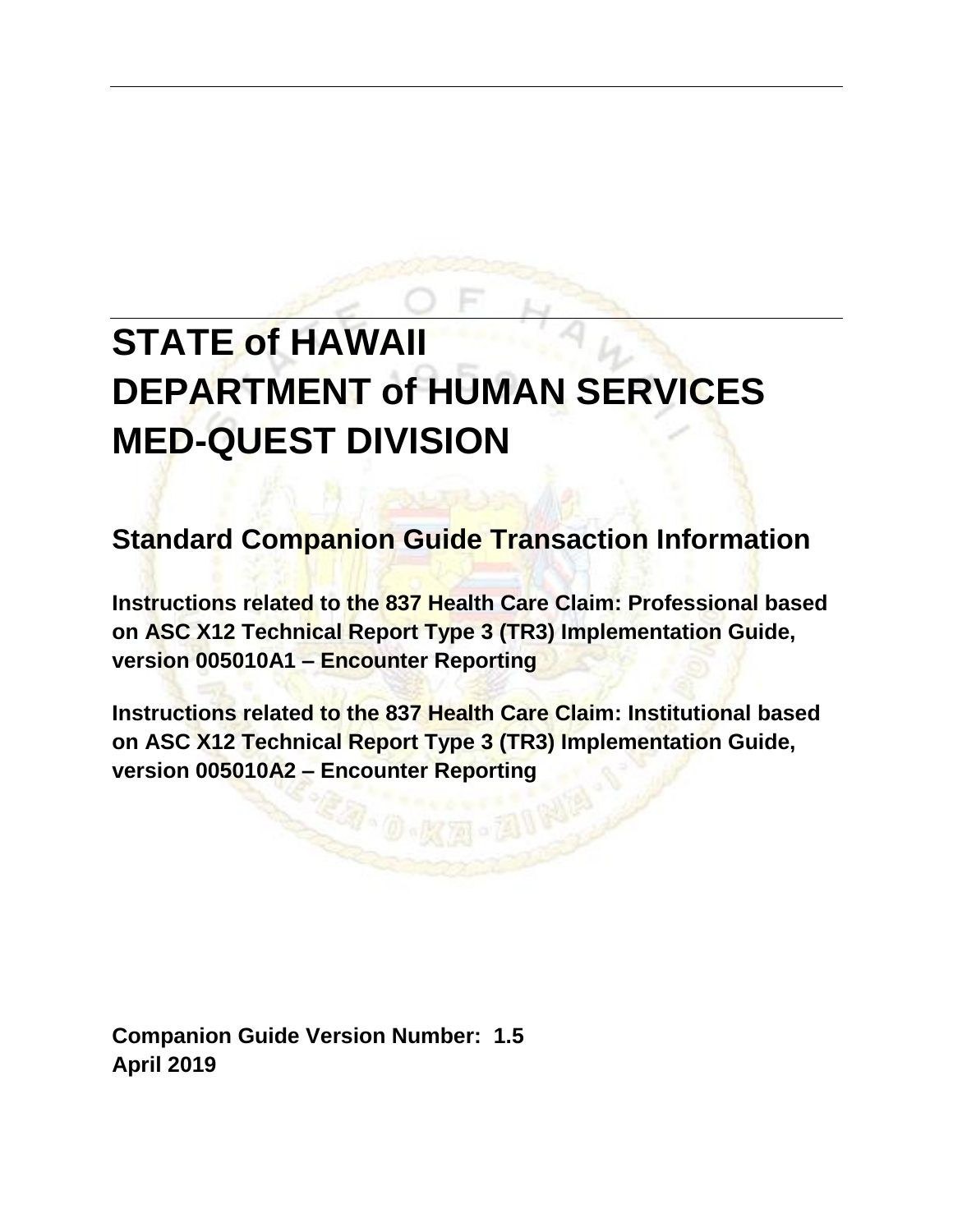# **Preface**

Companion Guides (CG) may contain two types of data, instructions for electronic communications with the publishing entity (Communications/Connectivity Instructions) and supplemental information for creating transactions for the publishing entity while ensuring compliance with the associated ASC X12 IG (Transaction Instructions). Either the Communications/Connectivity component or the Transaction Instruction component must be included in every CG. The components may be published as separate documents or as a single document.

The Communications/Connectivity component is included in the CG when the publishing entity wants to convey the information needed to commence and maintain communication exchange.

The Transaction Instruction component is included in the CG when the publishing entity wants to clarify the IG instructions for submission of specific electronic transactions. The Transaction Instruction component content is limited by ASCX12's copyrights and Fair Use statement.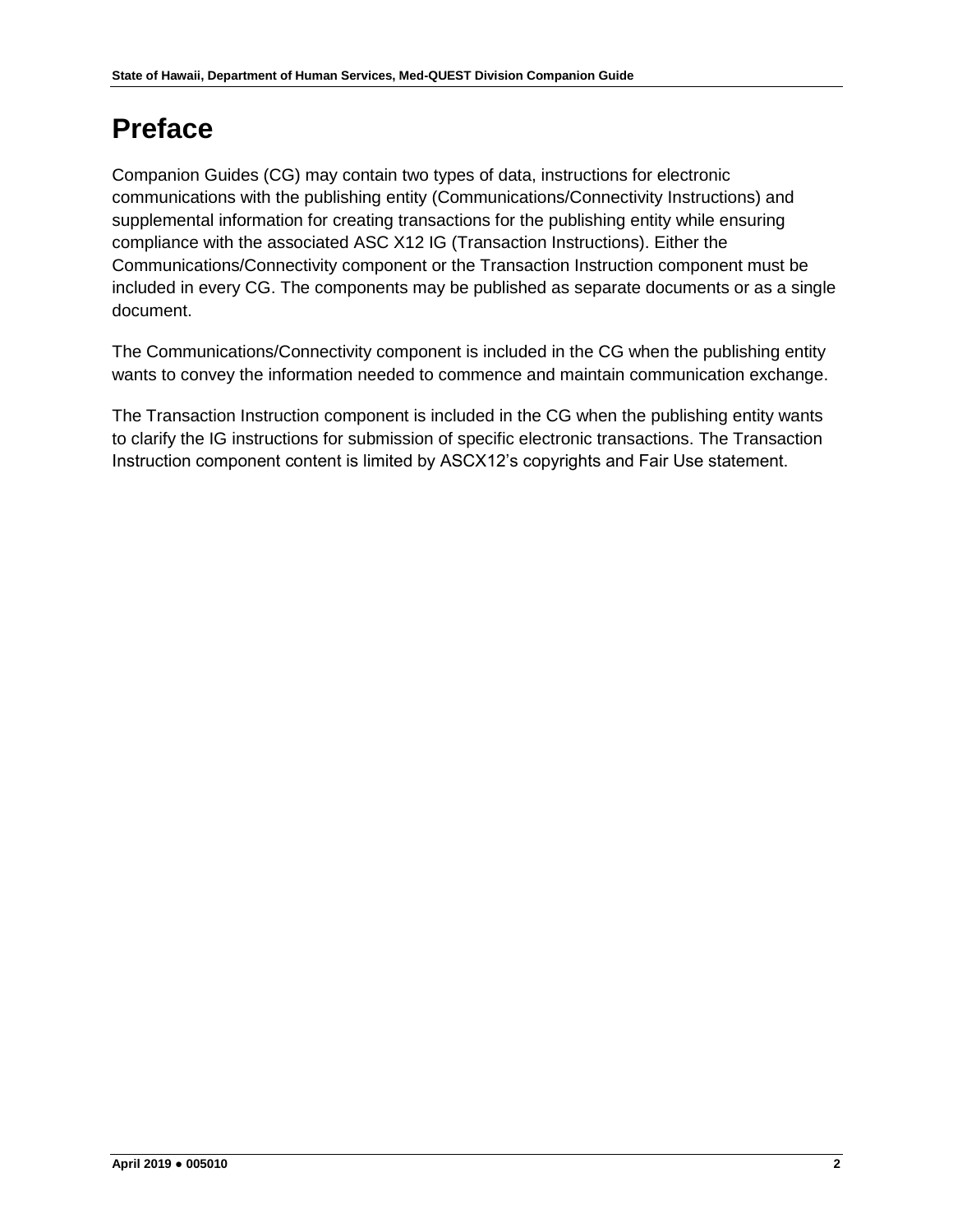| <b>Table of Contents</b> |                                                          |  |
|--------------------------|----------------------------------------------------------|--|
|                          |                                                          |  |
| $\mathbf 1$ .            |                                                          |  |
|                          |                                                          |  |
|                          |                                                          |  |
|                          |                                                          |  |
|                          |                                                          |  |
|                          |                                                          |  |
| 2.                       |                                                          |  |
| 3.                       |                                                          |  |
|                          | 3.1 837 Health Care Claim: Professional - Encounters 5   |  |
|                          | 3.2 837 Health Care Claim: Institutional - Encounters 11 |  |
|                          |                                                          |  |
|                          |                                                          |  |
|                          |                                                          |  |
| 5.                       |                                                          |  |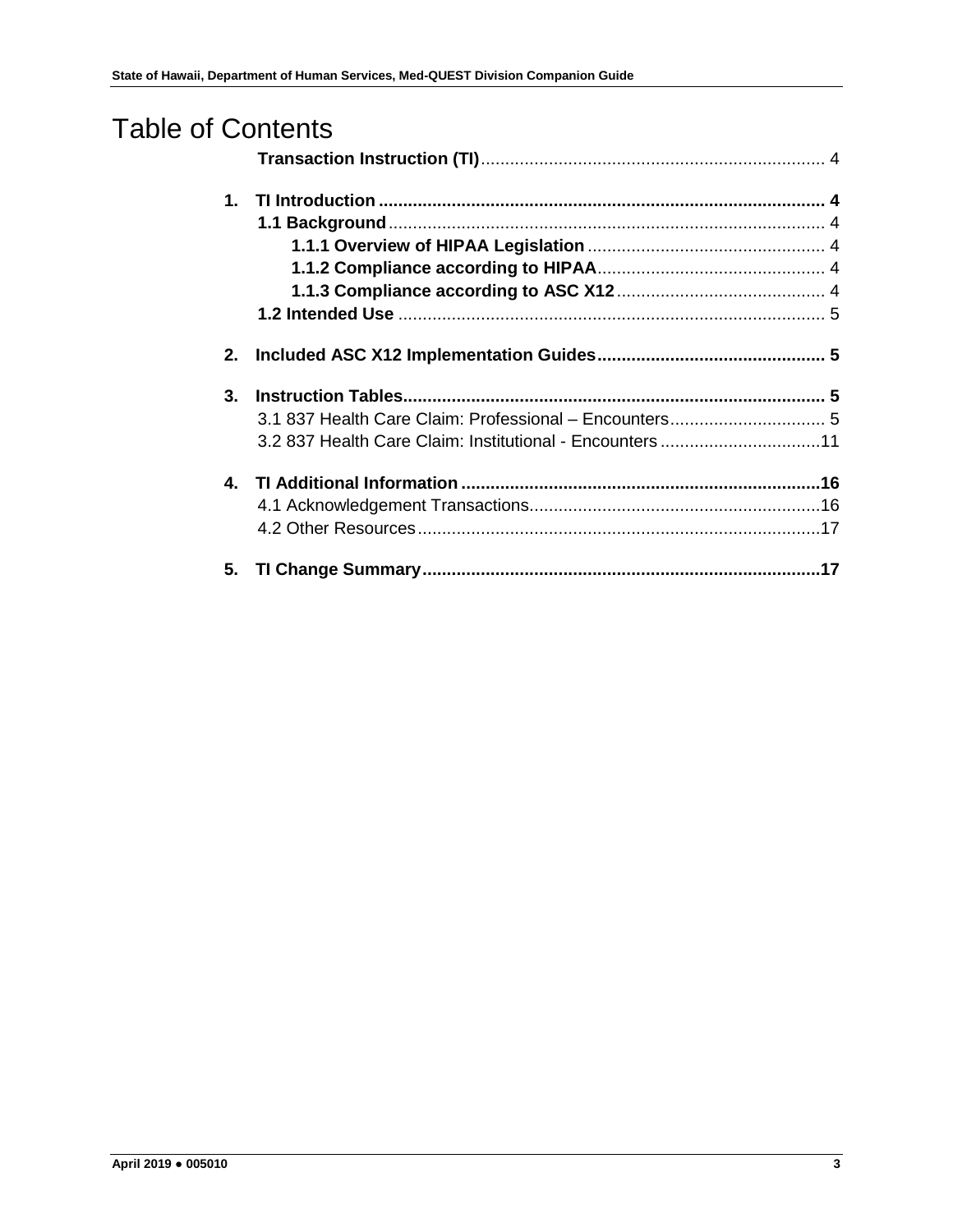# <span id="page-3-0"></span>**Transaction Instruction (TI)**

# <span id="page-3-2"></span><span id="page-3-1"></span>**1. TI Introduction**

## <span id="page-3-3"></span>**1.1 Background**

### **1.1.1 Overview of HIPAA Legislation**

The Health Insurance Portability and Accountability Act (HIPAA) of 1996 carry provisions for administrative simplification. This requires the Secretary of the Department of Health and Human Services (HHS) to adopt standards to support the electronic exchange of administrative and financial health care transactions primarily between health care providers and plans. HIPAA directs the Secretary to adopt standards for translations to enable health information to be exchanged electronically and to adopt specifications for implementing each standard HIPAA serves to:

- Create better access to health insurance
- Limit fraud and abuse
- Reduce administrative costs

#### <span id="page-3-4"></span>**1.1.2 Compliance according to HIPAA**

The HIPAA regulations at 45 CFR 162.915 require that covered entities not enter into a trading partner agreement that would do any of the following:

- Change the definition, data condition, or use of a data element or segment in a standard.
- Add any data elements or segments to the maximum defined data set.
- Use any code or data elements that are marked "not used" in the standard's implementation specifications or are not in the standard's implementation specification(s).
- Change the meaning or intent of the standard's implementation specification(s).

#### <span id="page-3-5"></span>**1.1.3 Compliance according to ASC X12**

ASC X12 requirements include specific restrictions that prohibit trading partners from:

- Modifying any defining, explanatory, or clarifying content contained in the implementation guide.
- Modifying any requirement contained in the implementation guide.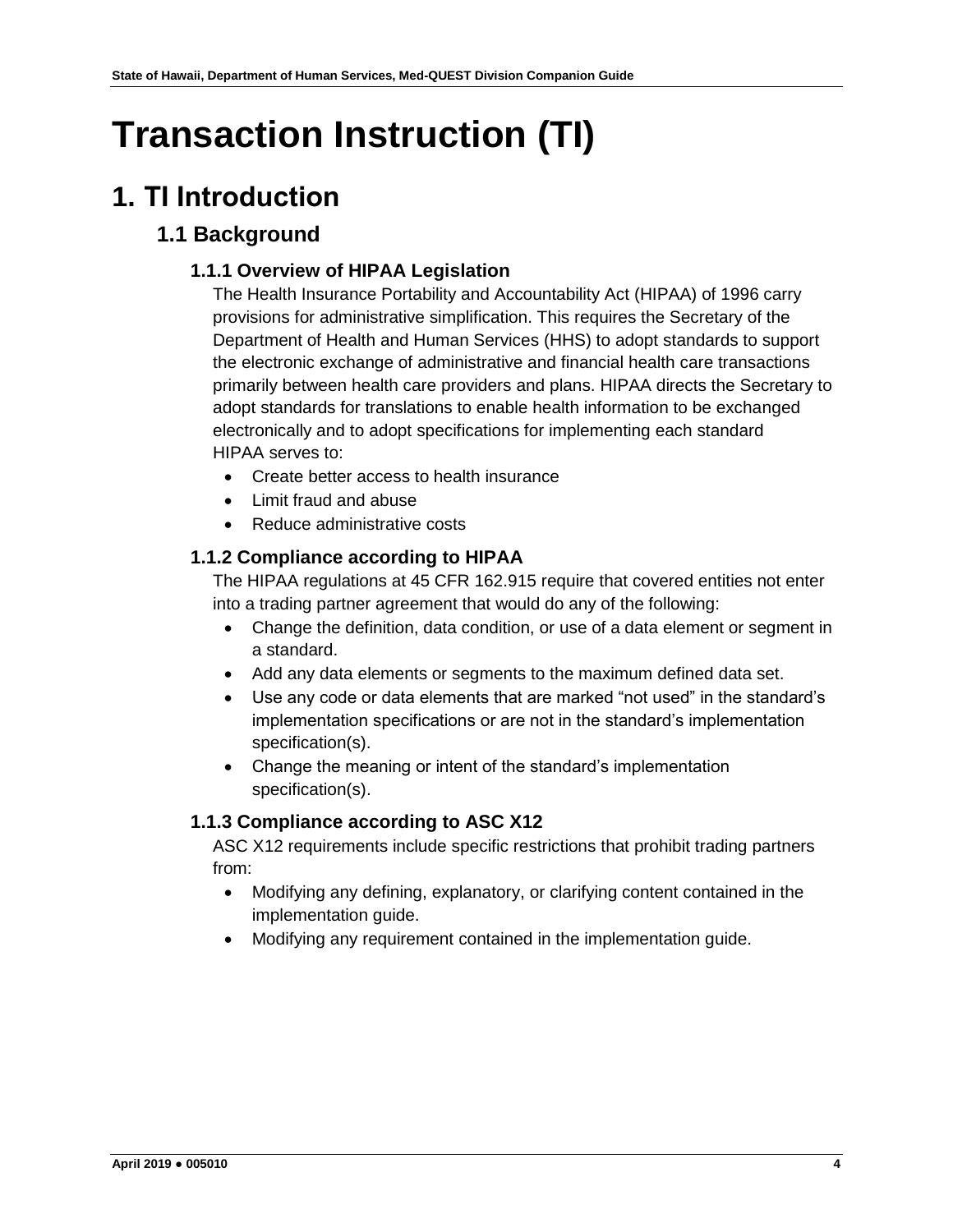### <span id="page-4-0"></span>**1.2 Intended Use**

The Transaction Instruction component of this companion guide must be used in conjunction with an associated ASC X12 Implementation Guide. The instructions in this companion guide are not intended to be stand-alone requirements documents. This companion guide conforms to all the requirements of any associated ASC X12 Implementation Guides and is in conformance with ASC X12's Fair Use and Copyright statements.

ASC X12 TR3 Implementation Guides can be obtained by visiting [http://store.x12.org/store/.](http://store.x12.org/store/)

## <span id="page-4-1"></span>**2. Included ASC X12 Implementation Guides**

| Unique ID  | Name                                   |
|------------|----------------------------------------|
| 005010X222 | Health Care Claim: Professional (837)  |
| 005010X223 | Health Care Claim: Institutional (837) |

# <span id="page-4-2"></span>**3. Instruction Tables**

## <span id="page-4-3"></span>**3.1 837 Health Care Claim: Professional – Encounters**

| Loop ID | Reference  | Name                              | <b>Codes/Notes/Comments</b>                                                                                                                                                                                               |
|---------|------------|-----------------------------------|---------------------------------------------------------------------------------------------------------------------------------------------------------------------------------------------------------------------------|
|         |            |                                   | Glossary:<br><b>NOT USED BY MQD</b><br>- MQD does not use the segment or element for<br>processing or updating of the adjudication system. The<br>field may still be required by a Validator.<br>- Follow TR3 guidelines. |
|         |            |                                   | $Blue = Header segments$                                                                                                                                                                                                  |
|         |            |                                   | <b>Light Blue</b> = Billing Provider Detail Segments                                                                                                                                                                      |
|         |            |                                   | <b>Green</b> = Subscriber Detail Segments                                                                                                                                                                                 |
|         |            |                                   | <b>Yellow</b> = Claim Level Segments                                                                                                                                                                                      |
|         |            |                                   | Orange = Line Level Segments                                                                                                                                                                                              |
|         |            |                                   | Bright Green = Specific guidance or use provided to<br>Trading Partner (TP); included in Instruction Table of the<br><b>Companion Guide (CG)</b>                                                                          |
|         |            |                                   | Unless otherwise noted, these Notes apply to Paid and<br>Denied encounter files as applicable.                                                                                                                            |
|         | <b>ISA</b> | <b>INTERCHANGE CONTROL HEADER</b> |                                                                                                                                                                                                                           |
|         | ISA06      | Interchange Sender ID             | Expect HP Tax ID+6 spaces                                                                                                                                                                                                 |
|         | ISA08      | Interchange Receiver ID           | <b>Expect MQD996001089</b>                                                                                                                                                                                                |
|         |            |                                   |                                                                                                                                                                                                                           |
|         | <b>GS</b>  | <b>FUNCTIONAL GROUP HEADER</b>    |                                                                                                                                                                                                                           |
|         | GS02       | <b>Application Sender Code</b>    | Expect 6-character HP ID                                                                                                                                                                                                  |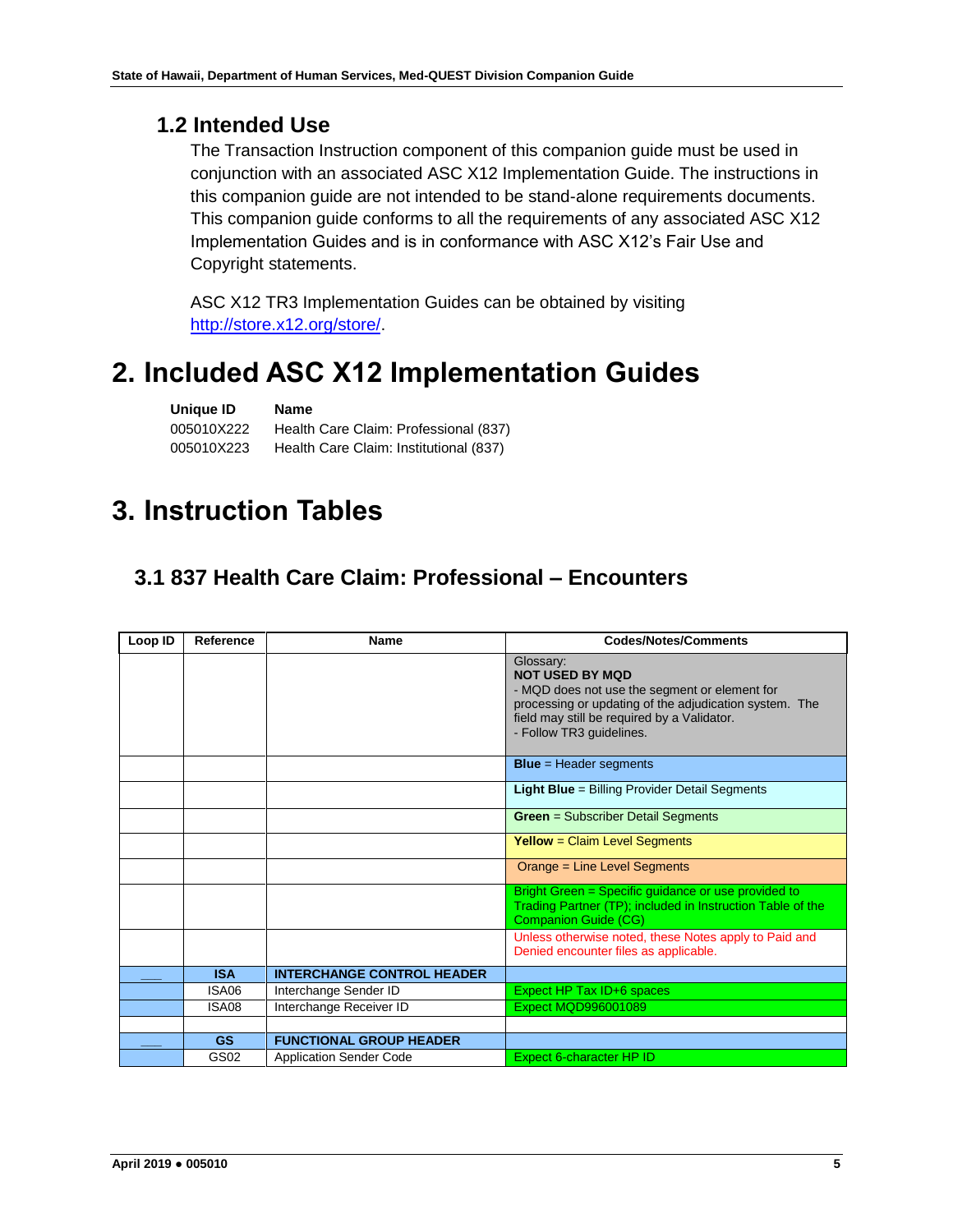| Loop ID        | Reference             | <b>Name</b>                                            | <b>Codes/Notes/Comments</b>                                                                                                                                                                                          |
|----------------|-----------------------|--------------------------------------------------------|----------------------------------------------------------------------------------------------------------------------------------------------------------------------------------------------------------------------|
|                | GS03                  | <b>Application Receiver Code</b>                       | Expect MQD996001089 or MQDDENIED                                                                                                                                                                                     |
|                |                       |                                                        | "MQD996001089"=Use for new day encounters<br>(approved, replaced, voids)                                                                                                                                             |
|                |                       |                                                        | "MQDDENIED"=Use for Denied encounter files (.deny;<br>input mode 6)                                                                                                                                                  |
|                | GS08                  | Version Identifier Code                                | Expect 005010X222A1                                                                                                                                                                                                  |
|                |                       |                                                        |                                                                                                                                                                                                                      |
|                | <b>ST</b>             | <b>TRANSACTION SET HEADER</b>                          |                                                                                                                                                                                                                      |
|                | ST <sub>03</sub>      | Implementation Convention Reference                    | Expect 005010X222A1                                                                                                                                                                                                  |
|                | <b>BHT</b>            | <b>BEGINNING OF HIERARCHICAL</b><br><b>TRANSACTION</b> |                                                                                                                                                                                                                      |
|                | BHT06                 | Claim or Encounter ID                                  | <b>Expect 'RP' Reporting</b>                                                                                                                                                                                         |
|                |                       |                                                        |                                                                                                                                                                                                                      |
| 1000A          | <b>NM1</b>            | <b>SUBMITTER NAME</b>                                  |                                                                                                                                                                                                                      |
| 1000A          | <b>NM109</b>          | Submitter Identifier                                   | Expect 6-character HP ID + 3-character TSN + Input Mode                                                                                                                                                              |
|                |                       |                                                        | <b>Input Mode:</b><br>2=Adjudicated/New Day Encounter<br>6=Denied (for use with deny files)<br>MQD notified plans of assigned TSNs to use<br>Example: PLANID###2                                                     |
|                |                       |                                                        | For Health plans:<br>1000A/NM109=2330B/NM109=2430/SVD01                                                                                                                                                              |
| 1000A          | <b>PER</b>            | <b>SUBMITTER EDI CONTACT</b><br><b>INFORMATION</b>     | 2nd occurrence of PER segment is for BBA attestation                                                                                                                                                                 |
| 1000A          | PER <sub>01</sub>     | <b>Contact Function Code</b>                           | Expect 'IC' Information Contact                                                                                                                                                                                      |
| 1000A          | PER <sub>02</sub>     | <b>Submitter Contact Name</b>                          | NOT USED BY MQD                                                                                                                                                                                                      |
| 1000A          | PER03                 | <b>Communication Number Qualifier</b>                  | <b>Expect 'EM' Email</b>                                                                                                                                                                                             |
| 1000A          | PER04                 | <b>Communication Number</b>                            | <b>BBA Attestation:</b><br><b>TOMYKNOWLEDGEINFORMATIONANDBELIEF</b><br><b>THEDATAINTHISFILEISACCURATECOMPLETE</b><br>ANDTRUE.CERTIFIER@PLAN.COM                                                                      |
| 1000A          | PER <sub>05</sub>     | <b>Communication Number Qualifier</b>                  | Expect 'FX' Fax                                                                                                                                                                                                      |
| 1000A          | PER <sub>06</sub>     | <b>Communication Number</b>                            | <b>Expect Fax number</b>                                                                                                                                                                                             |
| 1000A          | PER07                 | <b>Communication Number Qualifier</b>                  | Expect 'TE' Telephone                                                                                                                                                                                                |
| 1000A          | PER <sub>08</sub>     | <b>Communication Number</b>                            | <b>Expect Telephone number</b>                                                                                                                                                                                       |
|                |                       |                                                        |                                                                                                                                                                                                                      |
| 1000B          | NM <sub>1</sub>       | <b>RECEIVER NAME</b>                                   |                                                                                                                                                                                                                      |
| 1000B          | <b>NM103</b>          | Receiver Name                                          | <b>Expect 'MED-QUEST'</b>                                                                                                                                                                                            |
| 1000B<br>2000A | <b>NM109</b><br>PRV03 | Receiver Primary Identifier<br>Provider Taxonomy Code  | Expect '996001089'                                                                                                                                                                                                   |
| 2010AA         | NM <sub>1</sub>       | <b>Billing Provider Name</b>                           | Expect Billing Provider Taxonomy code                                                                                                                                                                                |
| 2010AA         | N403                  | <b>Billing Provider Postal Zone or ZIP</b>             | Expect Billing Provider 9-digit Zip code                                                                                                                                                                             |
|                |                       | Code                                                   | Health plans are encouraged to submit the full 9-digit zip<br>code; however, a value of '0000' or '9999' is acceptable<br>until the actual zip+4 code is identified and reported on<br>future encounter submissions. |
| 2000B          | <b>SBR</b>            | <b>SUBSCRIBER INFORMATION</b>                          |                                                                                                                                                                                                                      |
|                | SBR09                 | <b>Claim Filing Indicator Code</b>                     | <b>Expect 'MC' Medicaid</b>                                                                                                                                                                                          |
|                |                       |                                                        |                                                                                                                                                                                                                      |
|                |                       |                                                        |                                                                                                                                                                                                                      |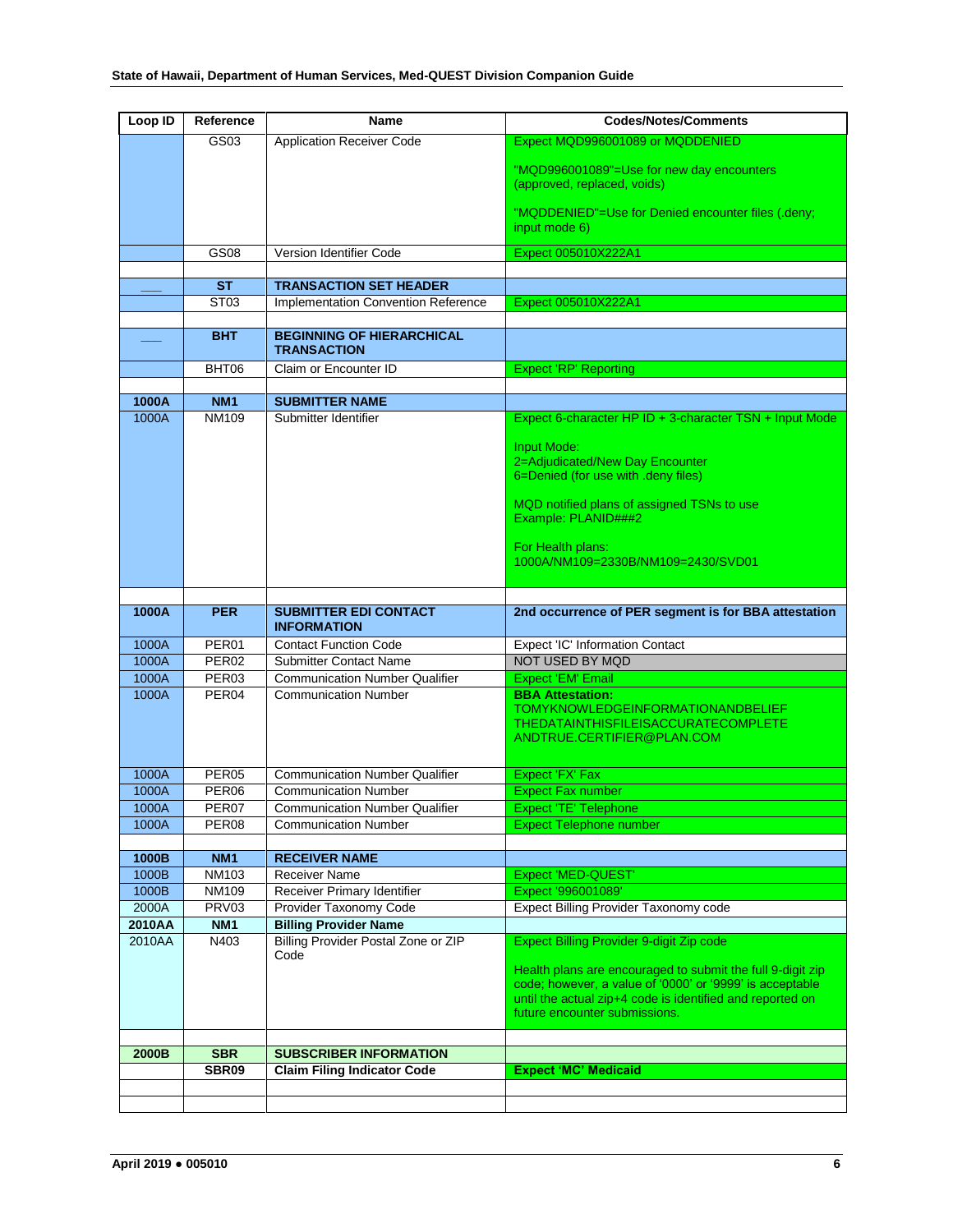| Loop ID | Reference       | Name                                                       | <b>Codes/Notes/Comments</b>                                                                                                                                                             |
|---------|-----------------|------------------------------------------------------------|-----------------------------------------------------------------------------------------------------------------------------------------------------------------------------------------|
| 2010BA  | <b>NM1</b>      | <b>SUBSCRIBER NAME</b>                                     |                                                                                                                                                                                         |
| 2010BA  | <b>NM109</b>    | Subscriber Primary Identifier                              | Expect HAWI ID (10-digits)                                                                                                                                                              |
|         |                 |                                                            |                                                                                                                                                                                         |
| 2010BB  | NM <sub>1</sub> | <b>PAYER NAME</b>                                          |                                                                                                                                                                                         |
| 2010BB  | <b>NM103</b>    | Payer Name                                                 | <b>Expect 'MED-QUEST'</b>                                                                                                                                                               |
| 2010BB  | <b>NM108</b>    | <b>Identification Code Qualifier</b>                       | <b>Expect PI</b>                                                                                                                                                                        |
| 2010BB  | NM109           | Payer Identifier                                           | Expect 996001089                                                                                                                                                                        |
|         |                 |                                                            |                                                                                                                                                                                         |
| 2010BB  | <b>REF</b>      | <b>BILLING PROVIDER SECONDARY</b><br><b>IDENTIFICATION</b> | This segment will only be used when the provider does not<br>have an NPI - Atypical Provider.                                                                                           |
| 2010BB  | REF01           | Reference Identification Qualifier                         | Expect "G2"                                                                                                                                                                             |
| 2010BB  | REF02           | Payer Additional Identifier                                | Expect 6-digit MQD Provider Registration ID + 2-digit<br>location code when provider is not eligible for NPI                                                                            |
| 2300    | <b>CLM</b>      | <b>CLAIM INFORMATION</b>                                   |                                                                                                                                                                                         |
| 2300    | CLM01           | <b>Patient Account Number</b>                              | <b>Expect Patient Account Number</b>                                                                                                                                                    |
|         |                 |                                                            |                                                                                                                                                                                         |
|         |                 |                                                            | This value is not returned in the 277CA                                                                                                                                                 |
|         |                 |                                                            | This value is returned in the 277U 2200D/TRN02 1st and<br>2nd occurrence                                                                                                                |
| 2300    | CLM05-3         | Claim Frequency Code                                       | Expect Claim Frequency Code (1=Original,<br>7=Replacement, or 8=Void)                                                                                                                   |
|         |                 |                                                            | *If value is '7' (Replacement of prior claim) or '8'                                                                                                                                    |
|         |                 |                                                            | (Void/Cancel prior claim)<br>- Include Original MQD CRN in Claim Original Reference<br>Number (element 2300-REF02) of segment Payer Claim                                               |
|         |                 |                                                            | <b>Control Number</b>                                                                                                                                                                   |
|         |                 |                                                            |                                                                                                                                                                                         |
| 2300    | <b>REF</b>      | <b>PAYER CLAIM CONTROL NUMBER</b>                          |                                                                                                                                                                                         |
| 2300    | REF01           | Reference Identification Qualifier                         | Expect 'F8'                                                                                                                                                                             |
| 2300    | REF02           | Claim Original Reference Number                            | Expect the first 12 digits of the CRN for Void/Replacement                                                                                                                              |
|         |                 |                                                            | If submitting a void transaction, the MQD CRN of the<br>encounter to be adjusted must be included in this field.                                                                        |
|         |                 |                                                            | MQD only accepts professional (837P) replacements or<br>voids at the header, which replaces or voids all previously                                                                     |
|         |                 |                                                            | submitted lines associated with the first 12 digits of the<br>CRN. When replacing or voiding at the header only the<br>first 12 digits of the CRN (no line number) should be            |
|         |                 |                                                            | submitted. For replacements the encounter must reflect<br>the plan's final disposition of all claim lines.                                                                              |
|         |                 |                                                            |                                                                                                                                                                                         |
| 2300    | <b>REF</b>      | <b>CLAIM IDENTIFIER FOR</b>                                | Not required by MQD but can be used if the Health Plan                                                                                                                                  |
|         |                 | <b>TRANSMISSION INTERMEDIARIES</b>                         | chooses to send a secondary identifier to track the claim in<br>the 277CA.                                                                                                              |
| 2300    | REF01           | Reference Identification Qualifier                         | Expect 'D9'                                                                                                                                                                             |
| 2300    | REF02           | Clearinghouse Trace Number                                 | The value carried in this element is limited to a maximum<br>of 20 positions.                                                                                                           |
|         |                 |                                                            | This value is returned in the 277CA<br>2200D/REF01*D9/REF02 Clearinghouse Trace number if<br>the Health plan chooses to send a secondary identifier to<br>track the claim in the 277CA. |
|         |                 |                                                            |                                                                                                                                                                                         |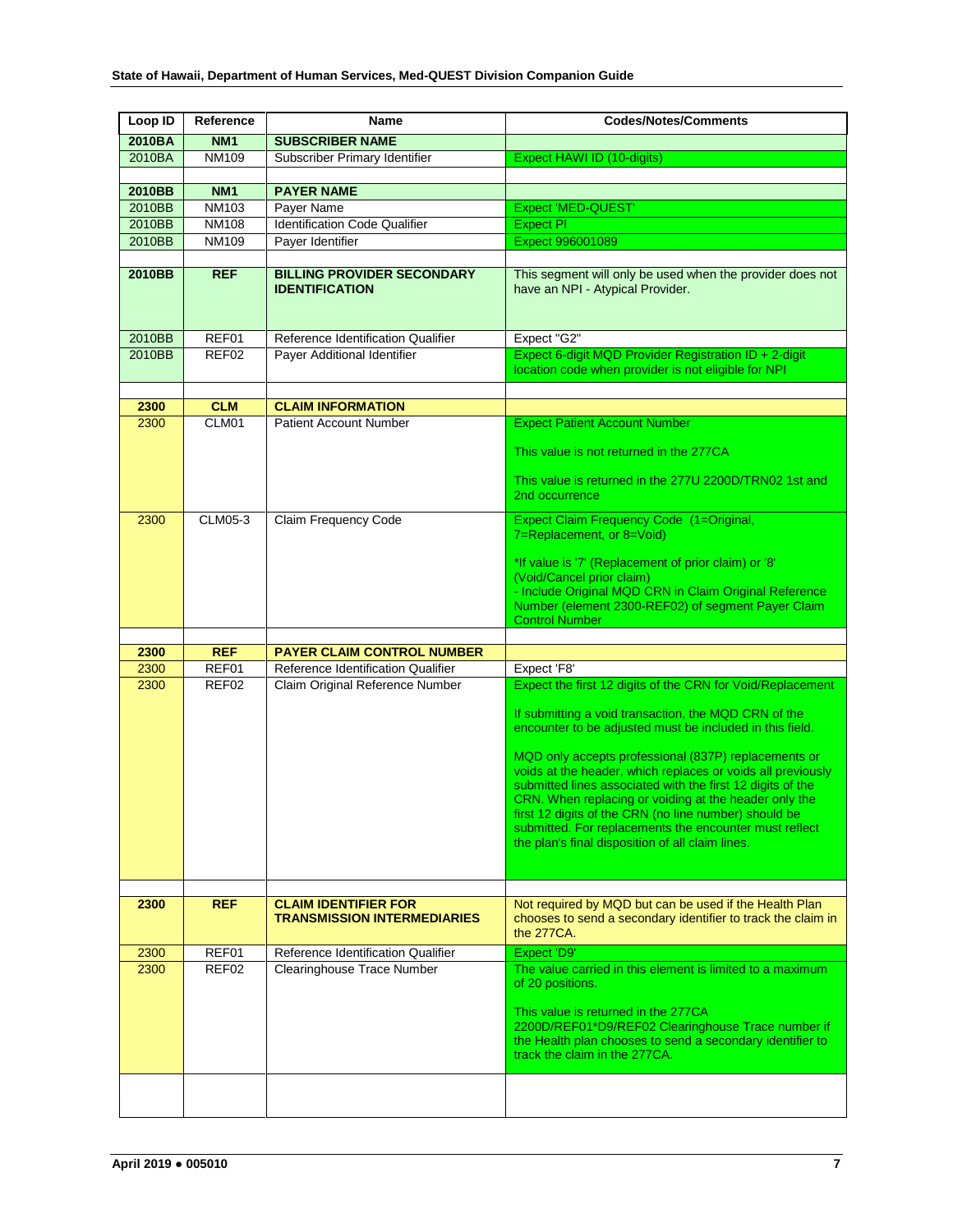| Loop ID      | Reference      | Name                                                      | <b>Codes/Notes/Comments</b>                                                                                            |
|--------------|----------------|-----------------------------------------------------------|------------------------------------------------------------------------------------------------------------------------|
| 2300         | <b>REF</b>     | <b>MEDICAL RECORD NUMBER</b>                              |                                                                                                                        |
| 2300         | REF01          | Reference Identification Qualifier                        | Expect 'EA'                                                                                                            |
| 2300         | REF02          | <b>Medical Record Number</b>                              | 2300/REF*EA Medical Record number reported in 277U<br>2200D/REF*EA                                                     |
|              |                |                                                           |                                                                                                                        |
| 2300         | CR1            | <b>AMBULANCE TRANSPORT</b>                                |                                                                                                                        |
|              |                | <b>INFORMATION</b>                                        |                                                                                                                        |
| 2300         | CR104          | Ambulance Transport Reason Code                           | Expect A, B, C, D or E                                                                                                 |
|              |                |                                                           | Or.<br>Default to value 'A' when not known                                                                             |
|              |                |                                                           |                                                                                                                        |
| 2300         | CR105          | Unit or Basis for Measurement Code                        | Expect 'DH'                                                                                                            |
|              |                |                                                           | Or.<br>Default to 'DH' when CR104 is not known                                                                         |
|              |                |                                                           |                                                                                                                        |
| 2300         | CR106          | Transport Distance 9(4)                                   | <b>Expect Transport Distance</b><br>Or.                                                                                |
|              |                |                                                           | Default to '0' when not known                                                                                          |
| 2300         | CR109          | Round Trip Purpose Description                            | MQD Transportation services are separate legs and are                                                                  |
|              |                |                                                           | not tracked for "round trip". Will leave open for usage as                                                             |
|              |                |                                                           | determined by the HP.                                                                                                  |
|              |                |                                                           |                                                                                                                        |
| 2300         | <b>CRC</b>     | <b>AMBULANCE CERTIFICATION</b>                            | Used when 2300/CR1 segment is sent and 2300/CLM05-1<br>$= 41$ or 42                                                    |
|              |                |                                                           |                                                                                                                        |
| 2300<br>2300 | CRC01<br>CRC02 | Code Category<br><b>Certification Condition Indicator</b> | Default value '07' when not known<br>Default value 'N' when not known                                                  |
| 2300         | CRC03          | <b>Condition Code</b>                                     | Default value '09' when not known                                                                                      |
|              |                |                                                           |                                                                                                                        |
| 2310A        | <b>REF</b>     | <b>REFERRING PROVIDER</b>                                 | This segment will only be used when the provider does not                                                              |
|              |                | <b>SECONDARY IDENTIFICATION</b>                           | have an NPI - Atypical Provider.                                                                                       |
|              |                |                                                           |                                                                                                                        |
| 2310A        | REF01          | Reference Identification Qualifier                        | Expect "G2"                                                                                                            |
| 2310A        | REF02          | Referring Provider Secondary Identifier                   | Expect 6-digit MQD Provider Registration ID + 2-digit<br>location code                                                 |
|              |                |                                                           |                                                                                                                        |
| 2310B        | <b>REF</b>     | <b>RENDERING PROVIDER</b>                                 | This segment will only be used when the provider does not                                                              |
|              |                | <b>SECONDARY IDENTIFICATION</b>                           | have an NPI - Atypical Provider.                                                                                       |
|              |                |                                                           |                                                                                                                        |
| 2310B        | REF01          | Reference Identification Qualifier                        | Expect 'G2'                                                                                                            |
| 2310B        | REF02          | Rendering Provider Secondary Identifier                   | Expect 6-digit MQD Provider Registration ID + 2-digit<br>location code                                                 |
|              |                |                                                           |                                                                                                                        |
| 2310C        | N3             | <b>SERVICE FACILITY LOCATION</b>                          | PO Box or Lock Box not allowed for the Service                                                                         |
|              |                | <b>ADDRESS</b>                                            | <b>Facility Address</b>                                                                                                |
|              |                |                                                           |                                                                                                                        |
|              |                |                                                           | Must supply the physical address information                                                                           |
| 2310C        |                | Laboratory or Facility Address Line                       | <b>Expect Laboratory or Facility Address Line</b>                                                                      |
|              | N301           |                                                           | PO Box or Lock Box not allowed by MQD                                                                                  |
| 2310C        | N403           | Laboratory or Facility                                    | Expect Laboratory or Facility 9-digit Zip code                                                                         |
|              |                | Postal Zone ZIP Code                                      |                                                                                                                        |
|              |                |                                                           | Health plans are encouraged to submit the full 9-digit zip<br>code; however, a value of '0000' or '9999' is acceptable |
|              |                |                                                           | until the actual zip+4 code is identified and reported on                                                              |
|              |                |                                                           | future encounter submissions.                                                                                          |
|              |                |                                                           |                                                                                                                        |
| 2310C        | <b>REF</b>     | <b>SERVICE FACILITY LOCATION</b>                          | This segment will only be used when the provider does not                                                              |
|              |                | <b>SECONDARY IDENTIFICATION</b>                           | have an NPI - Atypical Provider.                                                                                       |
| 2310C        | REF01          | Reference Identification Qualifier                        | Expect 'G2'                                                                                                            |
| 2310C        | REF02          | Laboratory or Facility Secondary                          | Expect 6-digit MQD Provider Registration ID + 2-digit                                                                  |
|              |                | Identifier                                                | location code                                                                                                          |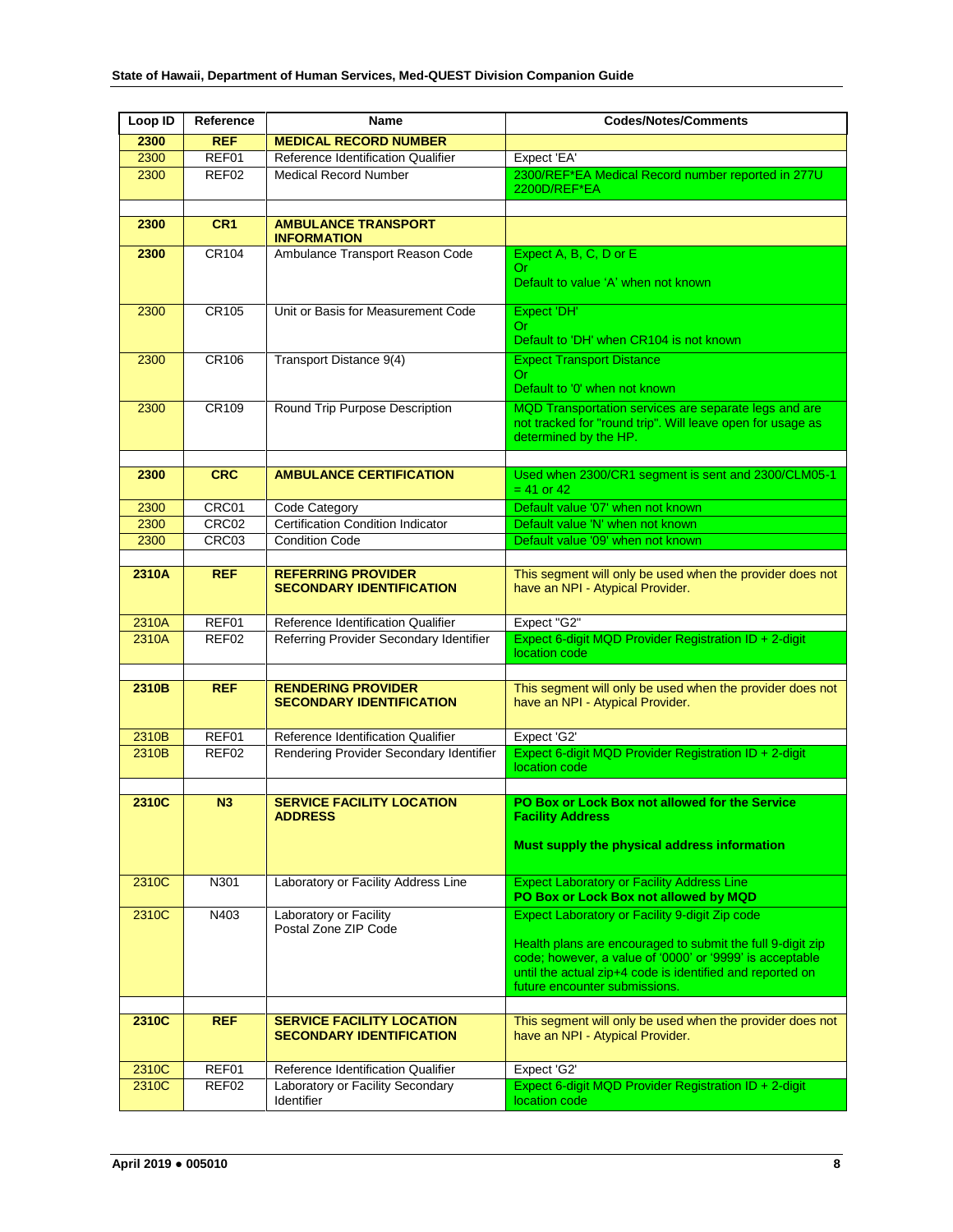| Loop ID        | Reference                    | Name                                                                   | <b>Codes/Notes/Comments</b>                                                                                                                                                                                                                                         |
|----------------|------------------------------|------------------------------------------------------------------------|---------------------------------------------------------------------------------------------------------------------------------------------------------------------------------------------------------------------------------------------------------------------|
|                |                              |                                                                        |                                                                                                                                                                                                                                                                     |
| 2310D          | <b>REF</b>                   | <b>SUPERVISING PROVIDER</b><br><b>SECONDARY IDENTIFIER</b>             | This segment will only be used when the provider does not<br>have an NPI - Atypical Provider.                                                                                                                                                                       |
| 2310D          | REF01                        | Reference Identification Qualifier                                     | Expect 'G2'                                                                                                                                                                                                                                                         |
| 2310D          | REF02                        | <b>Supervising Provider Secondary</b><br>Identifier                    | Expect 6-digit MQD Provider Registration ID + 2-digit<br>location code                                                                                                                                                                                              |
|                |                              |                                                                        |                                                                                                                                                                                                                                                                     |
| 2310E          | N3                           | <b>AMBULANCE PICK UP LOCATION</b><br><b>ADDRESS</b>                    | If the ambulance pickup location is in an area where there<br>are no street addresses, enter a description of where the<br>service was rendered (for example, "crossroad of State<br>Road 34 and 45" or "Exit near Mile marker 265 on<br>Interstate 80".)           |
| 2310E          | N301                         | Ambulance Pick Up Address Line                                         | PO Box address should not be used. Use physical pick up<br>address.                                                                                                                                                                                                 |
|                |                              |                                                                        |                                                                                                                                                                                                                                                                     |
| 2320<br>2320   | <b>SBR</b><br>SBR09          | <b>OTHER SUBSCRIBER INFORMATION</b><br>Claim Filing Indicator Code     | Expect 'CI', 'MA', 'MB', or 'MC'                                                                                                                                                                                                                                    |
|                |                              |                                                                        |                                                                                                                                                                                                                                                                     |
| 2320           | <b>AMT</b>                   | <b>COB PAYER PAID AMOUNT</b>                                           |                                                                                                                                                                                                                                                                     |
| 2320           | AMT02                        | Payer Paid Amount S9(7)V99                                             | If 2320/SBR09 = 'MC', expect Health Plan Paid Amount                                                                                                                                                                                                                |
|                |                              |                                                                        |                                                                                                                                                                                                                                                                     |
| 2330A          | <b>NM1</b>                   | <b>OTHER SUBSCRIBER NAME</b>                                           |                                                                                                                                                                                                                                                                     |
| 2330A          | <b>NM109</b>                 | Other Insured Identifier                                               | Expect Other Insured Identifier or HAWI ID                                                                                                                                                                                                                          |
|                |                              |                                                                        |                                                                                                                                                                                                                                                                     |
| 2330B          | <b>NM1</b>                   | <b>OTHER PAYER NAME</b>                                                |                                                                                                                                                                                                                                                                     |
| 2330B<br>2330B | <b>NM108</b><br><b>NM109</b> | <b>Identification Code Qualifier</b><br>Other Payer Primary Identifier | Expect 'PI'<br>For Health plans, expect 6-character HP ID + 3-character                                                                                                                                                                                             |
|                |                              |                                                                        | TSN + 1-digit Input Mode<br>For Medicare, expect 'MA' or 'MB'<br>For TPL/Other Insurance, expect 'OI'<br>For Health plans:<br>1000A/NM109=2330B/NM109=2430/SVD01<br>Other Payer Primary Identifier cannot be more than 9<br>bytes and must be unique between payers |
| 2330B          | <b>REF</b>                   | <b>OTHER PAYER CLAIM CONTROL</b>                                       |                                                                                                                                                                                                                                                                     |
|                |                              | <b>NUMBER</b>                                                          |                                                                                                                                                                                                                                                                     |
| 2330B          | REF01                        | Reference Identification Qualifier                                     | Expect 'F8'                                                                                                                                                                                                                                                         |
| 2330B          | REF02                        | Other Payer Claim Control Number                                       | <b>Expect Health Plan Claim ID</b><br>When the Payer is the Health plan limited to 30 bytes<br>This value is returned in the 277U 2200D/REF*1K 2nd<br>occurrence<br>This value is not returned in the 277CA                                                         |
| 2400           | SV <sub>1</sub>              | <b>PROFESSIONAL SERVICE</b>                                            |                                                                                                                                                                                                                                                                     |
| 2400           | SV104                        | Service Unit Count                                                     | <b>Expect Quantity</b><br>MQD does not use decimals, only whole numbers                                                                                                                                                                                             |
| 2400           | SV107                        | <b>COMPOSITE DIAGNOSIS CODE</b><br><b>POINTER</b>                      | Expect to have the alpha letters A-L from the CMS1500<br>form cross-walked to a numeric equivalent for use in the<br>837 Encounter. Per the TR3, the only acceptable values<br>that can be used for a Diagnosis code pointer is 1-12.                               |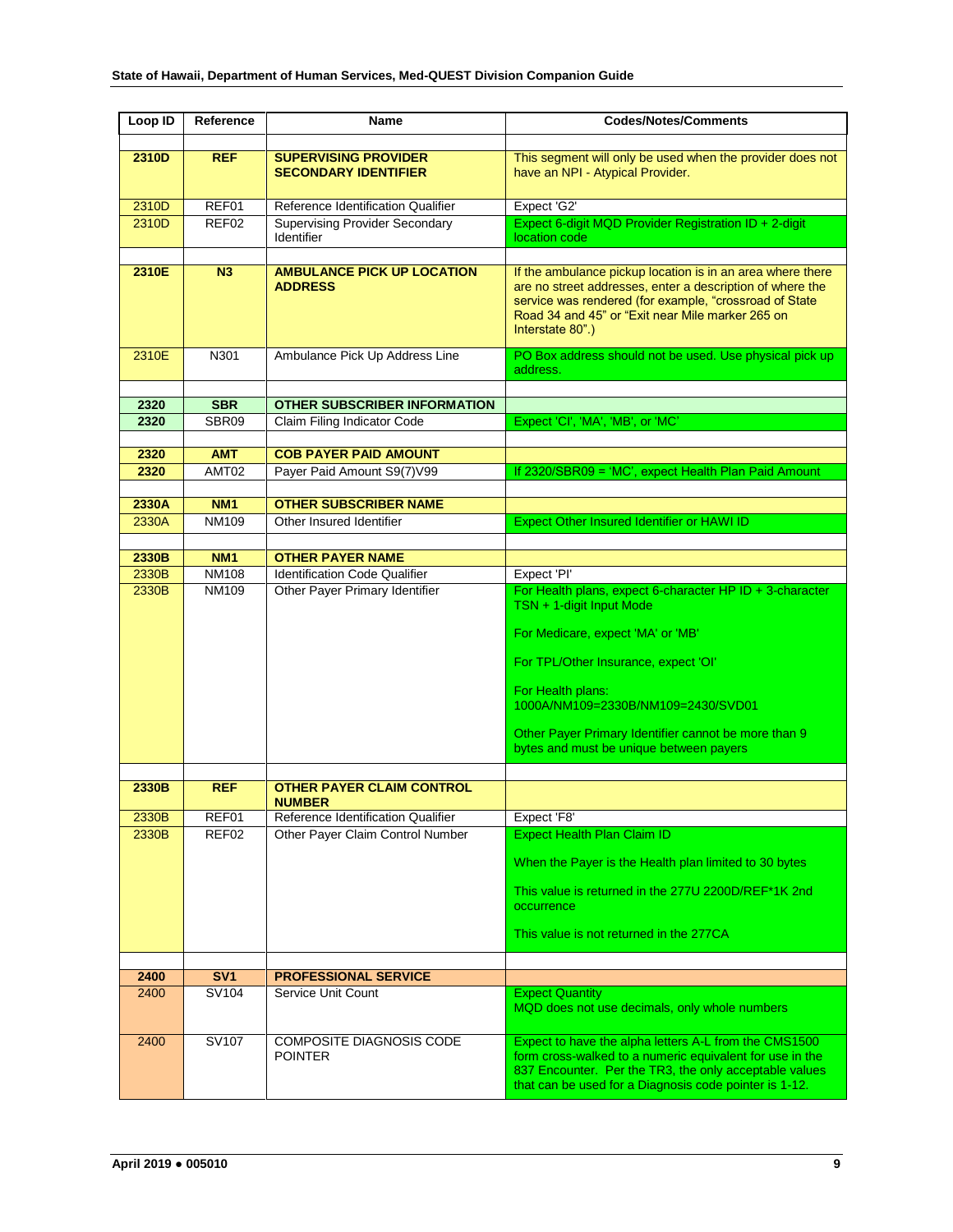| Loop ID | Reference         | <b>Name</b>                          | <b>Codes/Notes/Comments</b>                                                                                                                                                                          |
|---------|-------------------|--------------------------------------|------------------------------------------------------------------------------------------------------------------------------------------------------------------------------------------------------|
|         |                   |                                      |                                                                                                                                                                                                      |
| 2400    | CN <sub>1</sub>   | <b>CONTRACT INFORMATION</b>          |                                                                                                                                                                                                      |
| 2400    | CN102             | <b>Contract Amount</b>               | <b>Expect Health plan Allowed amount</b>                                                                                                                                                             |
|         |                   |                                      | <b>Allowed Amount:</b><br>What would have paid under FFS before other payer                                                                                                                          |
|         |                   |                                      |                                                                                                                                                                                                      |
|         |                   |                                      |                                                                                                                                                                                                      |
| 2410    | <b>CTP</b>        | <b>DRUG QUANTITY</b>                 | Part of Drug Rebate project                                                                                                                                                                          |
| 2410    | CTP04             | National Drug Unit Count             | The maximum length allowed for a whole number is eight<br>digits (99999999). When a decimal is used, the maximum<br>number of digits allowed to the right of the decimal is three<br>(99999999.999). |
|         |                   |                                      |                                                                                                                                                                                                      |
| 2430    | <b>SVD</b>        | <b>LINE ADJUDICATION INFORMATION</b> | MQD currently allows for one 2430 Loop per payer, per<br>line.                                                                                                                                       |
| 2430    | SVD01             | Other Payer Primary Identifier       | For Health plan, expect 6-character HP ID + 3-character<br>TSN + Input Mode                                                                                                                          |
|         |                   |                                      | For Medicare, expect 'MA' or 'MB'                                                                                                                                                                    |
|         |                   |                                      | For TPL/Other Insurance, expect 'OI'                                                                                                                                                                 |
|         |                   |                                      | For Health Plans:<br>1000A/NM109=2330B/NM109=2430/SVD01                                                                                                                                              |
|         |                   |                                      |                                                                                                                                                                                                      |
| 2430    | <b>CAS</b>        | <b>LINE ADJUSTMENT</b>               |                                                                                                                                                                                                      |
| 2430    | CAS <sub>03</sub> | <b>Adjustment Amount</b>             | Net Allowed Amount (Approved Amount):<br>Final value of the encounter if paid as FFS after all other<br>payments have been considered                                                                |
|         |                   |                                      | Capitated = Amount Paid $$0$ , use $CAS^*CO^*24$ segment                                                                                                                                             |
|         |                   |                                      | FFS - Final Net Allowed Amount would not be sent; it is<br>the same as the HP Paid Amount which was already<br>reported                                                                              |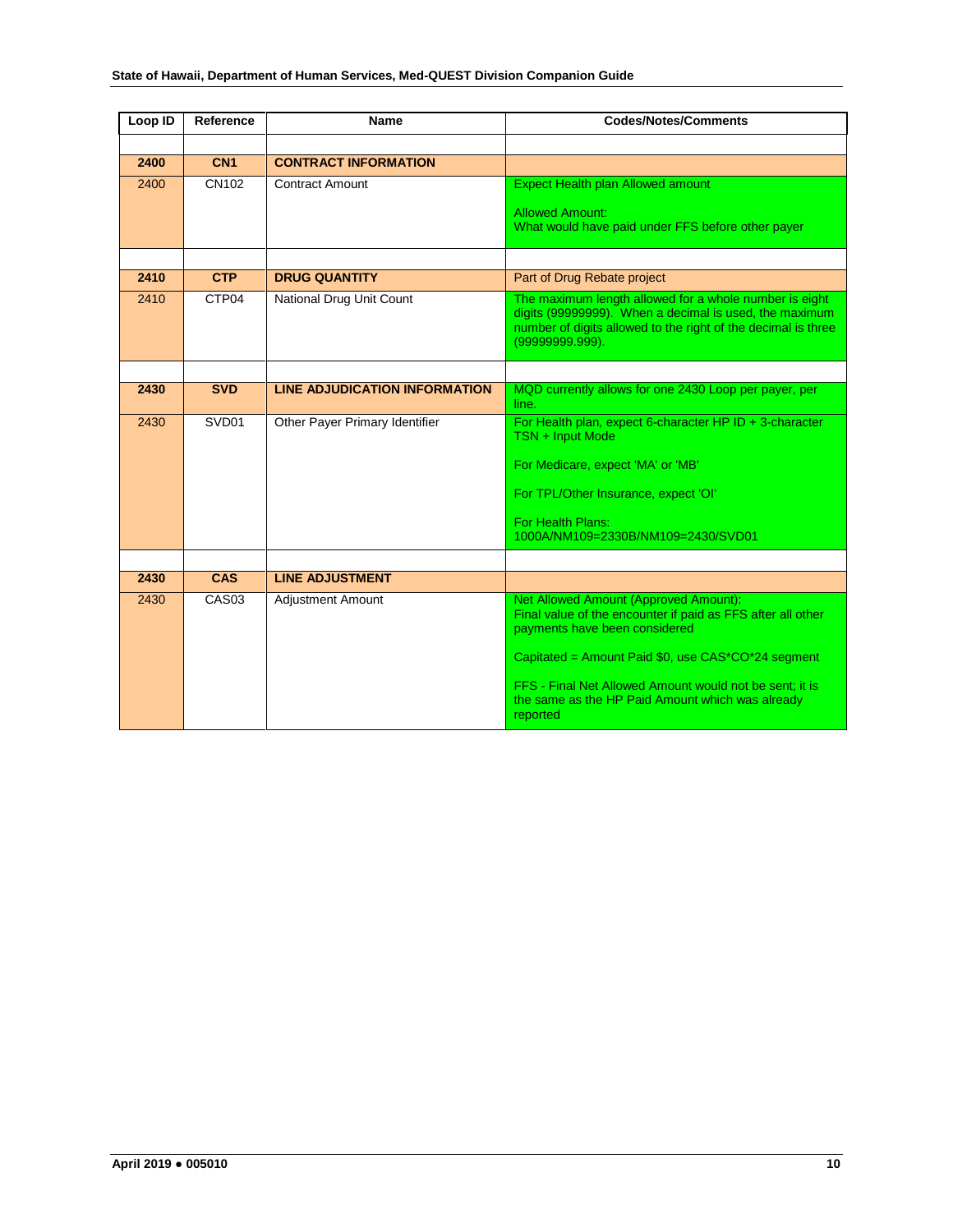## <span id="page-10-0"></span>**3.2 837 Health Care Claim: Institutional - Encounters**

| Loop ID | Reference                     | Name                                                                 | <b>Codes/Notes/Comments</b>                                                                                                                                                                                                          |
|---------|-------------------------------|----------------------------------------------------------------------|--------------------------------------------------------------------------------------------------------------------------------------------------------------------------------------------------------------------------------------|
|         |                               |                                                                      | Glossary:<br><b>NOT USED BY MQD</b><br>- MQD does not use the segment or element for<br>processing or updating of the adjudication system. The<br>field may still be required by a Validator.<br>- Follow TR3 guidelines.            |
|         |                               |                                                                      | <b>Blue</b> = Header segments                                                                                                                                                                                                        |
|         |                               |                                                                      | Light Blue = Billing Provider & Pay To Segments                                                                                                                                                                                      |
|         |                               |                                                                      | <b>Green = Subscriber &amp; Payer Segments</b>                                                                                                                                                                                       |
|         |                               |                                                                      | <b>Yellow</b> = Claim Level Segments                                                                                                                                                                                                 |
|         |                               |                                                                      | <b>Purple = Other Subscriber &amp; Other Payer Segments</b>                                                                                                                                                                          |
|         |                               |                                                                      | <b>Orange = Line Level Segments</b>                                                                                                                                                                                                  |
|         |                               |                                                                      | Bright Green = Specific guidance or use provided to<br>Trading Partner (TP); included in Instruction Table of the<br><b>Companion Guide (CG)</b>                                                                                     |
|         |                               |                                                                      | Unless otherwise noted, these Notes apply to Paid and<br>Denied encounter files as applicable.                                                                                                                                       |
|         | <b>ISA</b>                    | <b>INTERCHANGE CONTROL HEADER</b>                                    |                                                                                                                                                                                                                                      |
|         | <b>ISA06</b><br><b>ISA08</b>  | Interchange Sender ID<br>Interchange Receiver ID                     | Expect HP Tax ID+6 spaces<br><b>Expect MQD996001089</b>                                                                                                                                                                              |
|         |                               |                                                                      |                                                                                                                                                                                                                                      |
|         | <b>GS</b>                     | <b>FUNCTIONAL GROUP HEADER</b>                                       |                                                                                                                                                                                                                                      |
|         | GS02                          | <b>Application Sender Code</b>                                       | Expect 6-character HP ID                                                                                                                                                                                                             |
|         | GS03                          | <b>Application Receiver Code</b>                                     | Expect MQD996001089 or MQDDENIED<br>"MQDDENIED"=Use for Denied encounter files (.deny;<br>input mode 6)<br>"MQD996001089"=Use for new day encounters<br>(approved, replaced, voids)                                                  |
|         | <b>GS08</b>                   | Version Identifier Code                                              | Expect 005010X223A2                                                                                                                                                                                                                  |
|         |                               |                                                                      |                                                                                                                                                                                                                                      |
|         | <b>ST</b><br>ST <sub>03</sub> | <b>TRANSACTION SET HEADER</b><br>Implementation Convention Reference | Expect 005010X223A2                                                                                                                                                                                                                  |
|         |                               |                                                                      |                                                                                                                                                                                                                                      |
|         | <b>BHT</b>                    | <b>BEGINNING OF HIERARCHICAL</b><br><b>TRANSACTION</b>               |                                                                                                                                                                                                                                      |
|         | BHT06                         | Claim or Encounter ID                                                | <b>Expect 'RP' Reporting</b>                                                                                                                                                                                                         |
| 1000A   | <b>NM1</b>                    | <b>SUBMITTER NAME</b>                                                |                                                                                                                                                                                                                                      |
| 1000A.  | NM109                         | Submitter Identifier                                                 | Expect 6-character HP ID + 3-character TSN + Input                                                                                                                                                                                   |
|         |                               |                                                                      | Mode<br><b>Input Mode:</b><br>2=Adjudicated/New Day Encounter<br>6=Denied (for use with .deny files)<br>MQD notified plans of assigned TSNs to use<br>Example: PLANID###2<br>For Health plans:<br>1000A/NM109=2330B/NM109=2430/SVD01 |
|         |                               |                                                                      |                                                                                                                                                                                                                                      |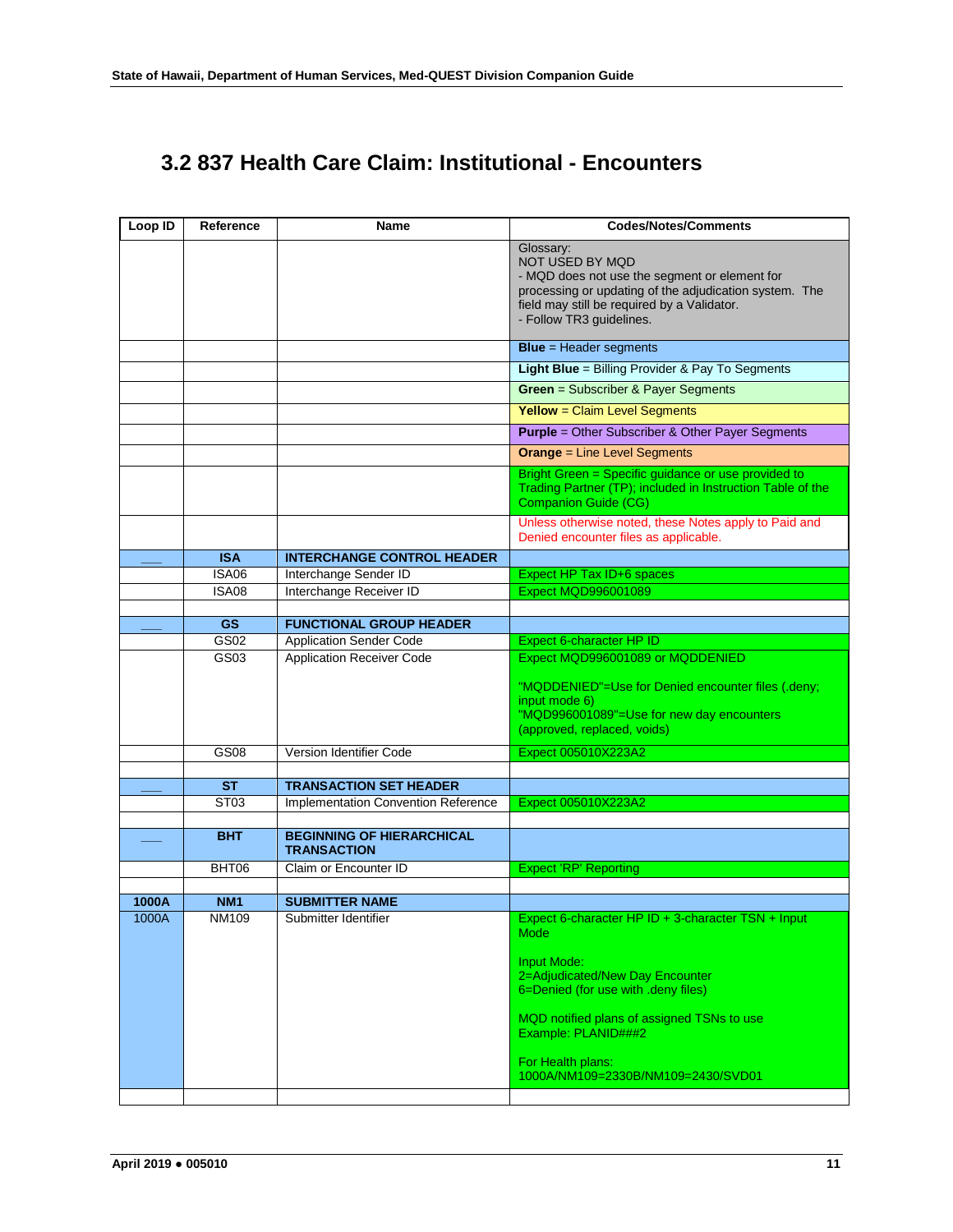| Loop ID          | Reference                    | Name                                                       | <b>Codes/Notes/Comments</b>                                                                                                                                                                                                                                                                                    |
|------------------|------------------------------|------------------------------------------------------------|----------------------------------------------------------------------------------------------------------------------------------------------------------------------------------------------------------------------------------------------------------------------------------------------------------------|
| 1000A            | <b>PER</b>                   | <b>SUBMITTER EDI CONTACT</b><br><b>INFORMATION</b>         | 2nd occurrence of PER segment is for BBA<br>attestation                                                                                                                                                                                                                                                        |
| 1000A            | PER03                        | <b>Communication Number Qualifier</b>                      | <b>Expect 'EM' Email</b>                                                                                                                                                                                                                                                                                       |
| 1000A            | PER <sub>04</sub>            | <b>Communication Number</b>                                | <b>BBA Attestation:</b><br><b>TOMYKNOWLEDGEINFORMATIONANDBELIEF</b><br><b>THEDATAINTHISFILEISACCURATECOMPLETE</b><br>ANDTRUE.CERTIFIER@PLAN.COM                                                                                                                                                                |
| 1000A            | PER <sub>05</sub>            | <b>Communication Number Qualifier</b>                      | Expect 'FX' Fax                                                                                                                                                                                                                                                                                                |
| 1000A            | PER <sub>06</sub>            | <b>Communication Number</b>                                | <b>Expect Fax number</b>                                                                                                                                                                                                                                                                                       |
| 1000A            | PER <sub>07</sub>            | <b>Communication Number Qualifier</b>                      | Expect 'TE' Telephone                                                                                                                                                                                                                                                                                          |
| 1000A            | PER <sub>08</sub>            | <b>Communication Number</b>                                | <b>Expect Telephone number</b>                                                                                                                                                                                                                                                                                 |
|                  | <b>NM1</b>                   | <b>RECEIVER NAME</b>                                       |                                                                                                                                                                                                                                                                                                                |
| 1000B<br>1000B   | NM103                        | Receiver Name                                              | Expect 'MED-QUEST'                                                                                                                                                                                                                                                                                             |
| 1000B            | <b>NM109</b>                 | Receiver Primary Identifier                                | Expect '996001089'                                                                                                                                                                                                                                                                                             |
|                  |                              |                                                            |                                                                                                                                                                                                                                                                                                                |
| 2000B            | <b>SBR</b>                   | <b>SUBSCRIBER INFORMATION</b>                              |                                                                                                                                                                                                                                                                                                                |
| 2000B            | SBR09                        | Claim Filing Indicator Code                                | <b>Expect 'MC' Medicaid</b>                                                                                                                                                                                                                                                                                    |
|                  |                              |                                                            |                                                                                                                                                                                                                                                                                                                |
| 2010BA           | <b>NM1</b>                   | <b>SUBSCRIBER NAME</b>                                     |                                                                                                                                                                                                                                                                                                                |
| 2010BA           | NM109                        | Subscriber Primary Identifier                              | Expect HAWI ID (10-digits)                                                                                                                                                                                                                                                                                     |
|                  |                              |                                                            |                                                                                                                                                                                                                                                                                                                |
| 2010BB           | <b>NM1</b>                   | <b>PAYER NAME</b>                                          |                                                                                                                                                                                                                                                                                                                |
| 2010BB           | <b>NM103</b>                 | Payer Name                                                 | <b>Expect 'MED-QUEST'</b>                                                                                                                                                                                                                                                                                      |
| 2010BB<br>2010BB | <b>NM108</b><br><b>NM109</b> | <b>Identification Code Qualifier</b><br>Payer Identifier   | Expect "PI"<br>Expect "996001089"                                                                                                                                                                                                                                                                              |
|                  |                              |                                                            |                                                                                                                                                                                                                                                                                                                |
| 2010BB           | <b>REF</b>                   | <b>BILLING PROVIDER SECONDARY</b><br><b>IDENTIFICATION</b> | This segment will only be used when the provider does<br>not have an NPI - Atypical Provider.                                                                                                                                                                                                                  |
| 2010BB           | REF01                        | Reference Identification Qualifier                         | Expect "G2"                                                                                                                                                                                                                                                                                                    |
| 2010BB           | REF02                        | Payer Additional Identifier                                | Expect 6-digit MQD Provider Registration ID + 2-digit<br>location code when provider is not eligible for NPI                                                                                                                                                                                                   |
|                  |                              |                                                            |                                                                                                                                                                                                                                                                                                                |
| 2300<br>2300     | <b>CLM</b><br>CLM01          | <b>CLAIM INFORMATION</b><br><b>Patient Control Number</b>  | <b>Expect Patient Account Number</b>                                                                                                                                                                                                                                                                           |
|                  |                              |                                                            | This value is returned in the 277CA 2200D/TRN02 Patient<br>Control number.<br>This value is returned in the 277U 2200D/TRN02 1st and<br>2nd occurrence                                                                                                                                                         |
| 2300             | <b>CLM05-1</b>               | Facility Type Code                                         | The first and second positions of the Uniform Bill Type<br>Code for Institutional Services                                                                                                                                                                                                                     |
| 2300             | <b>CLM05-2</b>               | <b>Facility Code Qualifier</b>                             | Expect A                                                                                                                                                                                                                                                                                                       |
| 2300             | CLM05-3                      | Claim Frequency Code                                       | <b>Expect Claim Frequency Code</b>                                                                                                                                                                                                                                                                             |
|                  |                              |                                                            | This is the third position of the Uniform Billing Claim Form<br><b>Bill Type</b><br>*If value is '7' (Replacement of prior claim) or '8'<br>(Void/Cancel prior claim)<br>- Include Original MQD CRN in Claim Original Reference<br>Number (element 2300-REF02) of segment Payer Claim<br><b>Control Number</b> |
| 2300             | CN <sub>1</sub>              | <b>CONTRACT INFORMATION</b>                                |                                                                                                                                                                                                                                                                                                                |
| 2300             | CN102                        | <b>Contract Amount</b>                                     | Expect Health plan approved amount                                                                                                                                                                                                                                                                             |
|                  |                              |                                                            |                                                                                                                                                                                                                                                                                                                |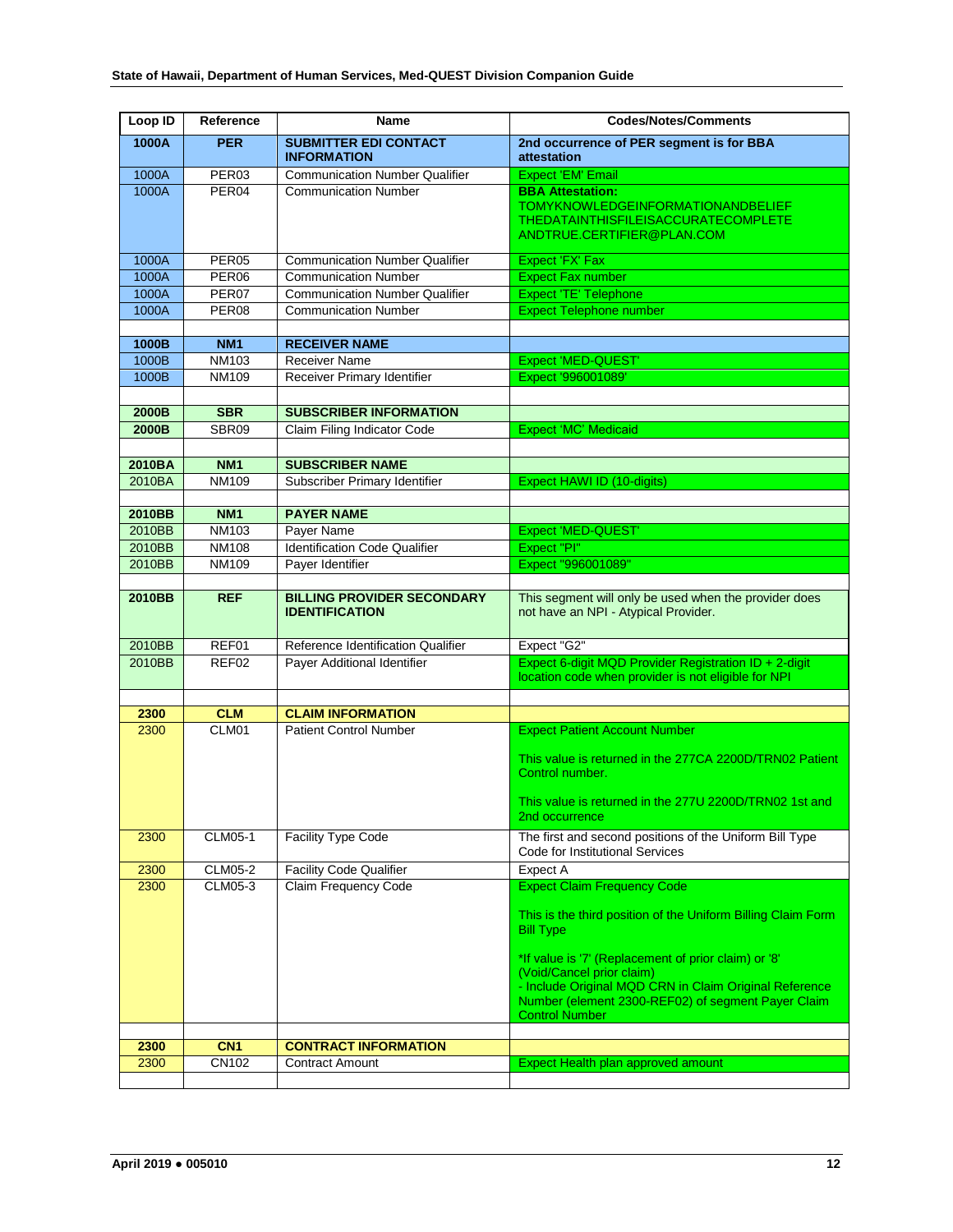| Loop ID | Reference  | <b>Name</b>                                                       | <b>Codes/Notes/Comments</b>                                                                                                                                                                                                                                                                                                                                                                                                                                                                 |
|---------|------------|-------------------------------------------------------------------|---------------------------------------------------------------------------------------------------------------------------------------------------------------------------------------------------------------------------------------------------------------------------------------------------------------------------------------------------------------------------------------------------------------------------------------------------------------------------------------------|
| 2300    | <b>REF</b> | <b>PAYER CLAIM CONTROL NUMBER</b>                                 | Required when CLM05-3 (Claim Frequency Code)<br>indicates this claim is a replacement or void to a<br>previously adjudicated claim.<br>Same for Header and Detail                                                                                                                                                                                                                                                                                                                           |
| 2300    | REF01      | Reference Identification Qualifier                                | Expect 'F8'                                                                                                                                                                                                                                                                                                                                                                                                                                                                                 |
| 2300    | REFO2      | Claim Original Reference Number                                   | <b>Expect Original 12-digit CRN for Voids and Replacements</b>                                                                                                                                                                                                                                                                                                                                                                                                                              |
| 2300    | <b>REF</b> | <b>CLAIM IDENTIFIER FOR</b><br><b>TRANSMISSION INTERMEDIARIES</b> | Not required by MQD but can be used if the Health Plan<br>chooses to send a secondary identifier to track the claim<br>in the 277CA.                                                                                                                                                                                                                                                                                                                                                        |
| 2300    | REF01      | Reference Identification Qualifier                                | Expect 'D9'                                                                                                                                                                                                                                                                                                                                                                                                                                                                                 |
| 2300    | REF02      | Clearinghouse Trace Number                                        | The value carried in this element is limited to a maximum<br>of 20 positions.<br>This value is returned in the 277CA<br>2200D/REF01*D9/REF02 Clearinghouse Trace number if<br>the Health plan chooses to send a secondary identifier to<br>track the claim in the 277CA.                                                                                                                                                                                                                    |
| 2300    | <b>REF</b> | <b>MEDICAL RECORD NUMBER</b>                                      |                                                                                                                                                                                                                                                                                                                                                                                                                                                                                             |
| 2300    | REF01      | Reference Identification Qualifier                                | Expect 'EA'                                                                                                                                                                                                                                                                                                                                                                                                                                                                                 |
| 2300    | REF02      | <b>Medical Record Number</b>                                      | 2300/REF*EA Medical Record number reported in 277U<br>2200D/REF*EA                                                                                                                                                                                                                                                                                                                                                                                                                          |
| 2300    | HI.        | <b>VALUE INFORMATION</b>                                          | 2300/QTY*CD Coinsurance days (C3.COIN-DAY (MDC<br>COIN DAY)) discontinued with v5010 and will be sent as<br>Value code 82 per the UB04 manual.<br>2300/QTY*LA Lifetime Reserve days (C3.LTR-DAY)<br>discontinued with v5010 and will be sent as a Value code<br>83 per the UB04 manual.<br>4/27/12 : Begin capturing value code '80' Covered Days<br>(per the UB04 manual) from the 2300/HI Value<br>information segment instead of the 2320/MIA segment<br>that was previously determined. |
| 2310A   | <b>REF</b> | <b>ATTENDING PROVIDER</b><br><b>SECONDARY IDENTIFICATION</b>      | This segment will only be used when the provider does<br>not have an NPI - Atypical Provider.                                                                                                                                                                                                                                                                                                                                                                                               |
| 2310A   | REF01      | Reference Identification Qualifier                                | Expect "G2"                                                                                                                                                                                                                                                                                                                                                                                                                                                                                 |
| 2310A   | REF02      | Secondary Identifier                                              | Expect 6-digit MQD Provider Registration ID + 2-digit<br>location code when provider is not eligible for NPI                                                                                                                                                                                                                                                                                                                                                                                |
| 2310D   | <b>REF</b> | <b>RENDERING PHYSICIAN</b><br><b>SECONDARY IDENTIFICATION</b>     | This segment will only be used when the provider does<br>not have an NPI - Atypical Provider.                                                                                                                                                                                                                                                                                                                                                                                               |
| 2310D   | REF01      | Reference Identification Qualifier                                | Expect "G2"                                                                                                                                                                                                                                                                                                                                                                                                                                                                                 |
| 2310D   | REF02      | <b>Rendering Provider Secondary</b><br><b>Identifier</b>          | Expect 6-digit MQD Provider Registration ID + 2-digit<br>location code when provider is not eligible for NPI                                                                                                                                                                                                                                                                                                                                                                                |
| 2310E   | N3         | <b>SERVICE FACILITY LOCATION</b><br><b>ADDRESS</b>                | PO Box or Lock Box not allowed for the Service<br><b>Facility Address</b><br>Must supply the physical address information                                                                                                                                                                                                                                                                                                                                                                   |
| 2310E   | N301       | Laboratory or Facility Address Line                               | <b>Expect Laboratory or Facility Address Line</b><br>"PO Box" or "Lock Box" is not allowed                                                                                                                                                                                                                                                                                                                                                                                                  |
|         |            |                                                                   |                                                                                                                                                                                                                                                                                                                                                                                                                                                                                             |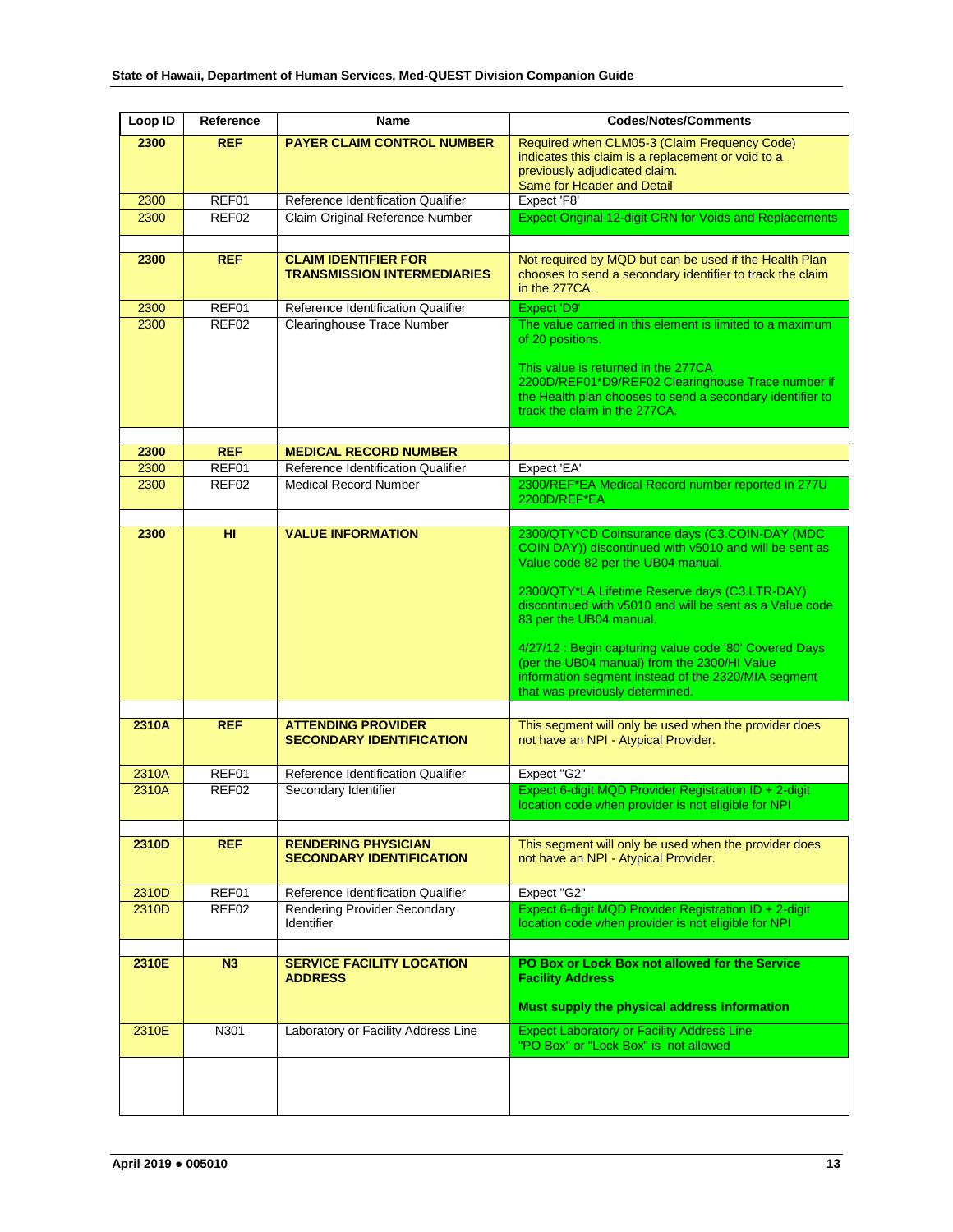| Loop ID      | Reference           | Name                                              | <b>Codes/Notes/Comments</b>                                                                                                                                                                 |
|--------------|---------------------|---------------------------------------------------|---------------------------------------------------------------------------------------------------------------------------------------------------------------------------------------------|
| 2320         | <b>CAS</b>          | <b>CLAIM LEVEL ADJUSTMENTS</b>                    | *** CAS Adjustment Trios***                                                                                                                                                                 |
| 2320         | CAS <sub>03</sub>   | <b>Adjustment Amount</b>                          | <b>Expect Adjustment Amount</b><br>CAS02='3' Copay (NO COPAY FOR MQD; COPAY-<br>$AMT=0$                                                                                                     |
|              |                     |                                                   | Net Allowed Amount (Approved Amount):<br>Final value of the encounter if paid as FFS after all other<br>payments have been considered<br>Capitated = Amount Paid \$0, use CAS*CO*24 segment |
|              |                     |                                                   | FFS - Final Net Allowed Amount would not be sent; it is<br>the same as the HP Paid Amount which was already<br>reported                                                                     |
| 2320         | <b>SBR</b>          | <b>OTHER SUBSCRIBER</b>                           |                                                                                                                                                                                             |
|              |                     | <b>INFORMATION</b>                                |                                                                                                                                                                                             |
| 2320         | SBR <sub>09</sub>   | Claim Filing Indicator Code                       | Expect 'CI', 'MA', 'MB', or 'MC'                                                                                                                                                            |
| 2320         | <b>AMT</b>          | <b>COB PAYER PAID AMOUNT</b>                      |                                                                                                                                                                                             |
| 2320         | AMT02               | Payer Paid Amount S9(7)V99                        | If 2320/SBR09 = 'MC', expect Health Plan Paid Amount                                                                                                                                        |
|              |                     |                                                   |                                                                                                                                                                                             |
| 2330B        | <b>NM1</b>          | <b>OTHER PAYER NAME</b>                           |                                                                                                                                                                                             |
| 2330B        | <b>NM108</b>        | <b>Identification Code Qualifier</b>              | Expect PI                                                                                                                                                                                   |
| 2330B        | <b>NM109</b>        | Other Payer Primary Identifier                    | For Health plans, expect 6-character HP ID + 3-character<br>TSN + Input Mode                                                                                                                |
|              |                     |                                                   | For Medicare, expect 'MA' or 'MB'<br>For TPL/Other Insurance, expect 'OI'                                                                                                                   |
|              |                     |                                                   | For Health plans:<br>1000A/NM109=2330B/NM109=2430/SVD01                                                                                                                                     |
|              |                     |                                                   | Other Payer Primary Identifier cannot be more than 9<br>bytes and must be unique between payers                                                                                             |
|              |                     |                                                   |                                                                                                                                                                                             |
| 2330B        | <b>REF</b>          | <b>OTHER PAYER CLAIM CONTROL</b><br><b>NUMBER</b> |                                                                                                                                                                                             |
| 2330B        | REF01               | Reference Identification Qualifier                | Expect 'F8'                                                                                                                                                                                 |
| 2330B        | REF02               | Other Payer Claim Control Number                  | <b>Expect Health Plan Claim ID</b>                                                                                                                                                          |
|              |                     |                                                   | When the Payer is the Health plan limited to 30 bytes                                                                                                                                       |
|              |                     |                                                   | This value is returned in the 277U 2200D/REF*1K 2nd<br>occurrence                                                                                                                           |
|              |                     |                                                   | This value is not returned in the 277CA                                                                                                                                                     |
| 2400         | LX                  | <b>SERVICE LINE</b>                               | Currently only allows for 99 lines until a solution is<br>identified to accept 999 lines. Claims with more than<br>99 lines must manually be split prior to submission.                     |
|              |                     |                                                   |                                                                                                                                                                                             |
| 2410<br>2410 | <b>CTP</b><br>CTP04 | <b>DRUG QUANTITY</b><br>National Drug Unit Count  | The maximum length allowed for a whole number is eight                                                                                                                                      |
|              |                     |                                                   | digits (99999999). When a decimal is used, the maximum<br>number of digits allowed to the right of the decimal is three<br>(99999999.999).                                                  |
|              |                     |                                                   |                                                                                                                                                                                             |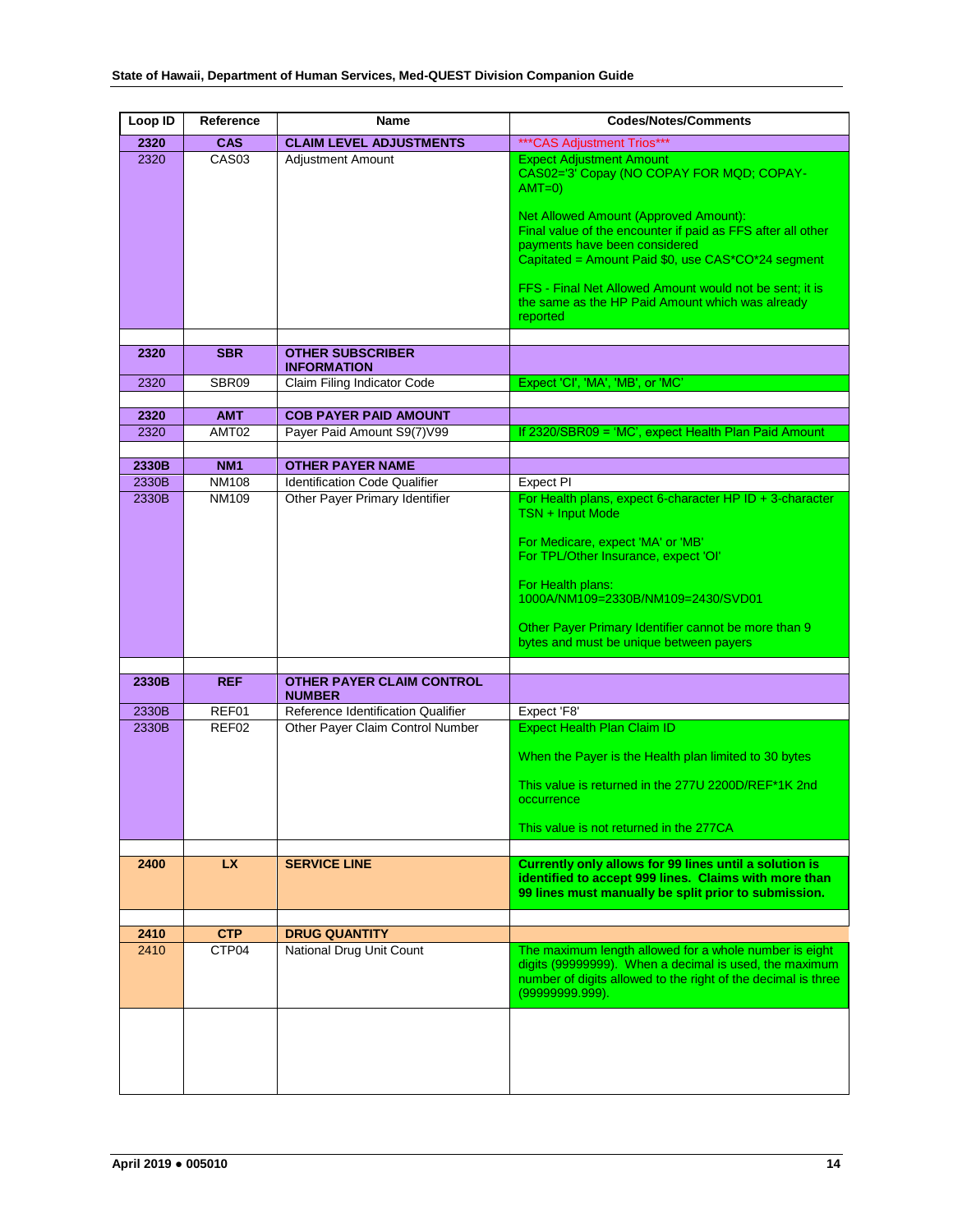| Loop ID | Reference         | <b>Name</b>                                    | <b>Codes/Notes/Comments</b>                                                                                                                                                                                           |
|---------|-------------------|------------------------------------------------|-----------------------------------------------------------------------------------------------------------------------------------------------------------------------------------------------------------------------|
| 2430    | <b>SVD</b>        | <b>LINE ADJUDICATION</b><br><b>INFORMATION</b> | Currently only allow for one 2430 Loop per payer, per line.                                                                                                                                                           |
| 2430    | SVD <sub>01</sub> | Other Payer Primary Identifier                 | For Health plan, expect 6-character HP ID $+$ 3-character<br>TSN + Input Mode<br>For Medicare, expect 'MA' or 'MB'<br>For TPL/Other Insurance, expect 'OI'<br>For Health plans:<br>1000A/NM109=2330B/NM109=2430/SVD01 |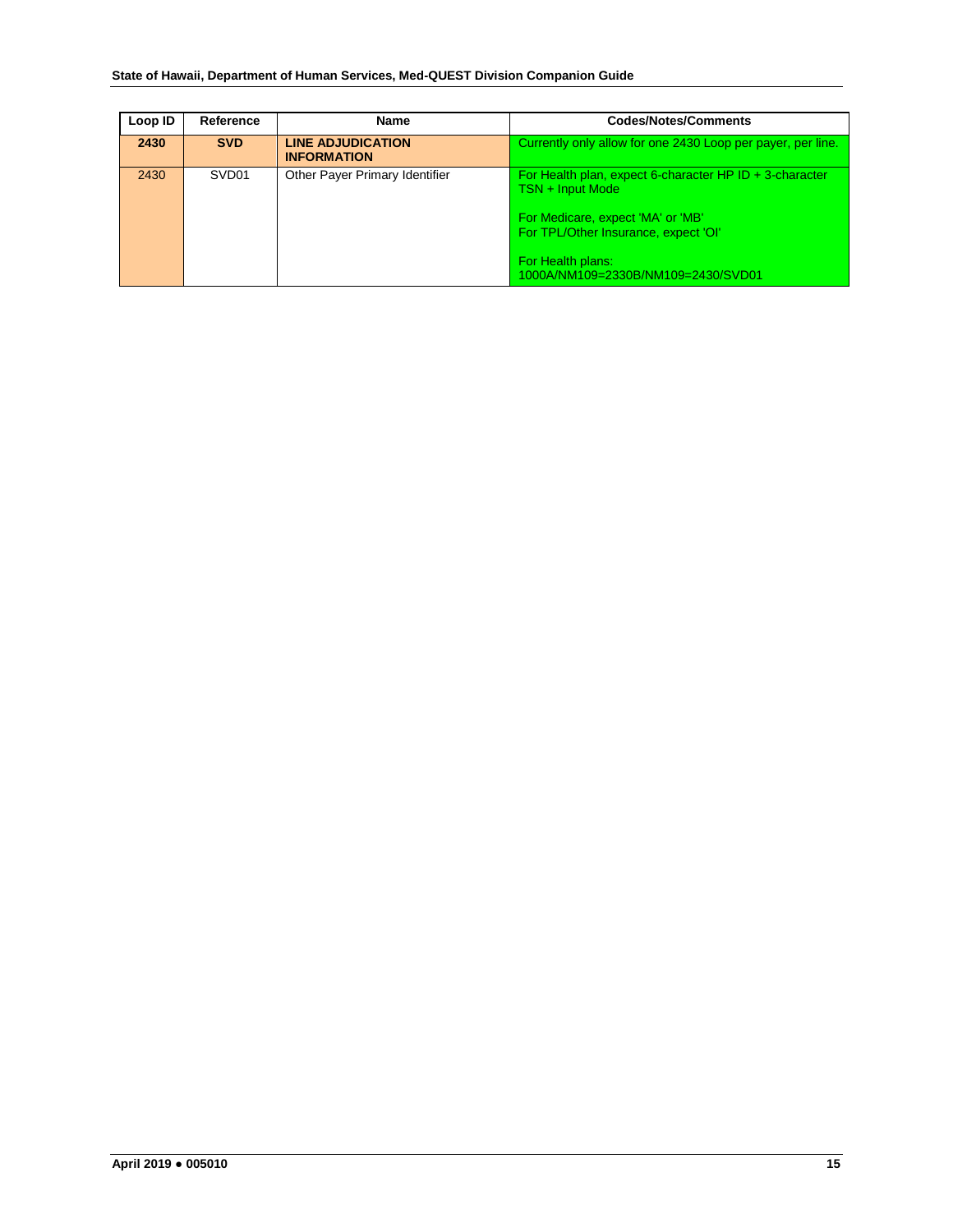# <span id="page-15-0"></span>**4. TI Additional Information**

## <span id="page-15-1"></span>**4.1 Acknowledgement Transactions**

Each acknowledgement file has a specific purpose. Depending on the transaction and type of error, one or more of the following acknowledgements may be received. For example, an 837 submission would produce a 999 and a 277CA. It is also possible to receive an 824, 277CA as well as a TA1.

When an error is reported in any of these acknowledgement files, Trading Partners are expected to make the necessary corrections, re-increment the ISA Control Number (ISA13), re-validate using their organization's validation tool, and resubmit.

#### **TA1 Interchange Acknowledgement Transactions**

The TA1 Transaction is used to acknowledge receipt of file transmissions or interchanges of X12 Transactions and to notify the sender of problems in the ISA/IEA Interchange Envelope. This includes Trifecta errors (Invalid Test/Prod indicator, Invalid Sender, Duplicate ISA). **A TA1 acknowledgement file indicates that the submitted file was not forwarded to the mainframe for processing.**

#### **999 Functional Acknowledgement Transactions**

The 999 Transaction is used to acknowledge the GS/GE Functional Group within the interchange or to report on some types of syntactical errors (HIPAA Type 1 and 2 errors).

#### **824 Implementation Guide Reporting Transactions**

For transmissions that are valid on the interchange level, the translator edits transactions and uses 824 Implementation Guide Reporting Transactions to report problems (HIPAA Type 3-7 errors).

In addition to carrying error codes, the 824 Transaction shows the relative location of erroneous data structures with error position designators. For a large transaction, each of the generic edit code values can be repeated in many code to element combinations.

#### **277CA Claims Acknowledgement**

The 277CA is an acknowledgement to an 837 transaction at the pre-adjudication stage. This transaction identifies claims that are accepted or rejected for adjudication. A summary level as well as an individual claim level pre-adjudication status is included in the 277CA.

#### **277U Unsolicited Claim Status Transactions**

The 277U is used to inform the health plans of the statuses of the encounters that have been submitted to MQD, passed validation and were adjudicated in our mainframe.